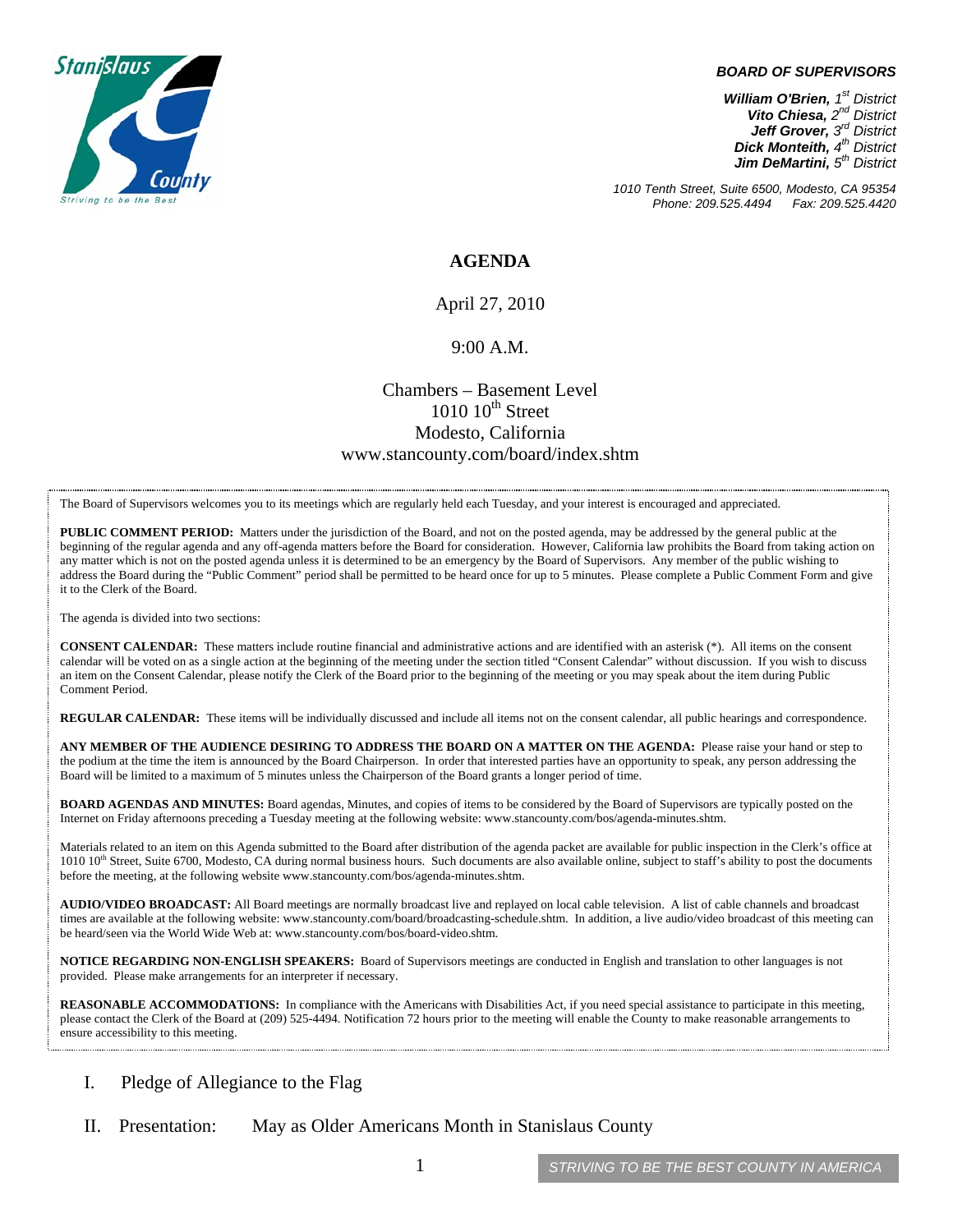# III. Public Comment Period

- IV. Consent Calendar
- V. Agenda Items
	- A. Miscellaneous
	- \* 1. Approval of the Minutes for April 20, 2010 ([View Item\)](http://www.stancounty.com/bos/minutes/2010/min04-20-10.pdf)
	- \* 2. Approval to Proclaim:
		- a. May 2010, as Elder and Dependent Adult Abuse Awareness Month in Stanislaus County ([View Item\)](http://www.stancounty.com/bos/agenda/2010/20100427/A02a.pdf)
		- b. May 2010, as Foster Care Awareness Month in Stanislaus County ([View Item\)](http://www.stancounty.com/bos/agenda/2010/20100427/A02b.pdf)
		- c. May 2010, as Mental Health Month in Stanislaus County ([View Item\)](http://www.stancounty.com/bos/agenda/2010/20100427/A02c.pdf)
	- \* 3. Acceptance of the Resignation of Newmon W. Fink from the Tuolumne River Regional Park Citizens Advisory Committee ([View Item\)](http://www.stancounty.com/bos/agenda/2010/20100427/A03.pdf)
	- \* 4. Approval to Declare a Vacancy on the Tuolumne River Regional Park Citizens Advisory Committee ([View Item\)](http://www.stancounty.com/bos/agenda/2010/20100427/A04.pdf)
	- B. Chief Executive Office
	- \* 1. Approval of Two New Contracts with the California Department of Food and Agriculture: Asian Citrus Psyllid Contract for Fiscal Years 2009-2010 and 2010-2011; and European Grapevine Moth Contract for Fiscal Year 2009-2010 – Agricultural Commissioner ([View Item\)](http://www.stancounty.com/bos/agenda/2010/20100427/B01.pdf)
	- \* 2. Approval of the 2010-2011 Megabyte Automated Property Tax System Maintenance Agreement with Megabyte Systems, Inc. – Assessor ([View Item\)](http://www.stancounty.com/bos/agenda/2010/20100427/B02.pdf)
	- \* 3. Approval to Use Community Development Funds to Assist the Crows Landing Community Services District with Minor Water System Improvements and Related Actions – Chief Executive Office ([View Item\)](http://www.stancounty.com/bos/agenda/2010/20100427/B03.pdf)
	- \* 4. Approval to Extend the Expiration Date of the Current Memorandum of Understanding Between the County of Stanislaus and the Stanislaus Sworn Deputies Association from December 31, 2010 to June 30, 2012 – Chief Executive Office ([View Item\)](http://www.stancounty.com/bos/agenda/2010/20100427/B04.pdf)
	- \* 5. Approval to Extend the Expiration Date of the Current Memorandum of Understanding Between the County of Stanislaus and the Stanislaus Sheriff's Management Association from February 28, 2011 to June 30, 2012 – Chief Executive Office ([View Item\)](http://www.stancounty.com/bos/agenda/2010/20100427/B05.pdf)
	- \* 6. Approval of the Labor Agreement Between the County of Stanislaus and the Stanislaus County Sheriff's Supervisor Association Representing the Sergeants Bargaining Unit – Chief Executive Office ([View Item\)](http://www.stancounty.com/bos/agenda/2010/20100427/B06.pdf)
	- \* 7. Approval of Labor Agreement Between the County and the Stanislaus County District Attorney Investigators' Association Representing the District Attorney Investigators' Bargaining Unit – Chief Executive Office ([View Item\)](http://www.stancounty.com/bos/agenda/2010/20100427/B07.pdf)
	- \* 8. Approval of Labor Agreement Between the County and the Stanislaus Deputy Sheriffs' Association Representing the Custodial Sheriffs' Bargaining Unit – Chief Executive Office ([View Item\)](http://www.stancounty.com/bos/agenda/2010/20100427/B08.pdf)
	- \* 9. Approval of Underground Storage Tank Local Oversight Program Contract No. 10-020-250 with the State Water Resources Control Board – Environmental Resources ([View Item\)](http://www.stancounty.com/bos/agenda/2010/20100427/B09.pdf)
	- \* 10. Approval to Accept the Health Services Agency's 2010 Annual Public Health Report to the Board of Supervisors – Health Services Agency ([View Item\)](http://www.stancounty.com/bos/agenda/2010/20100427/B10.pdf)
	- \* 11. Approval to Accept the Department of Public Works 2009 Annual Report to the Board of Supervisors – Public Works ([View Item\)](http://www.stancounty.com/bos/agenda/2010/20100427/B11.pdf)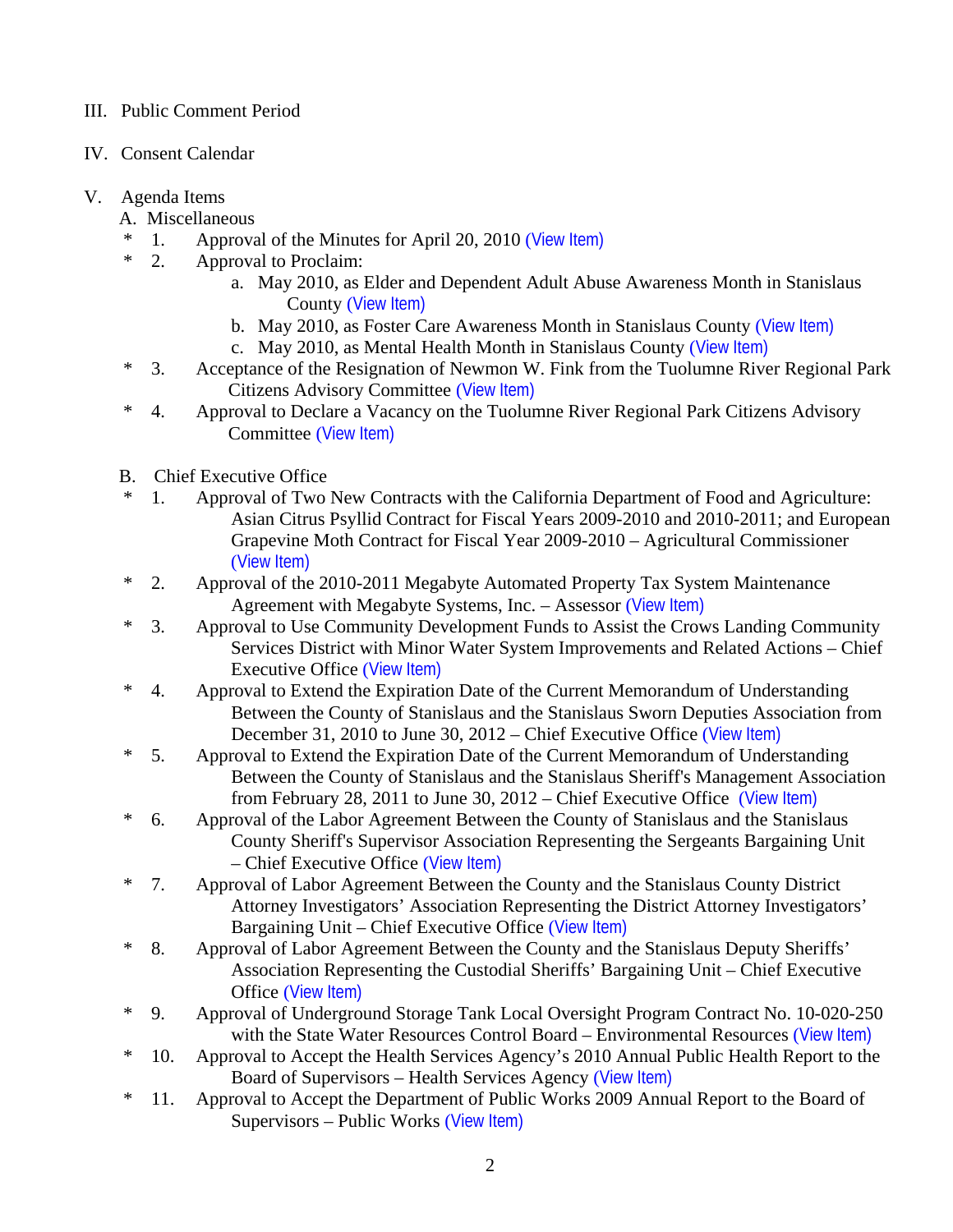- \* 12. Approval for Boy Scout Troop No. 119 to Have Exclusive Use of the Kiwanis Camp Beginning April 30, 2010, and Ending May 2, 2010, for Overnight Family Camp-Out and Waiver of Fees for the Exclusive Use – Parks and Recreation ([View Item\)](http://www.stancounty.com/bos/agenda/2010/20100427/B12.pdf)
- \* 13. Approval to Apply for a State of California Off-Highway Vehicle Grant Program in the Amount of \$417,146 for the Operations and Maintenance of the Off-Highway Vehicle Areas at Frank Raines and La Grange Regional Parks for Fiscal Year 2010-2011 – Parks and Recreation ([View Item\)](http://www.stancounty.com/bos/agenda/2010/20100427/B13.pdf)
- \* 14. Approval for the Chief Probation Officer to Apply for and Accept Year Ten Juvenile Justice Crime Prevention Act Funding From the Corrections Standards Authority (CSA) in the Amount of \$1,320,524 for Fiscal Year 2010-2011 – Probation ([View Item\)](http://www.stancounty.com/bos/agenda/2010/20100427/B14.pdf)
- \* 15. Approval to Accept the Stanislaus County Treasury Pool's March 2010 Monthly Investment Report – Treasurer-Tax Collector ([View Item\)](http://www.stancounty.com/bos/agenda/2010/20100427/B15.pdf)
	- 16. Approval of Chief Executive Officer's Update on Preliminary Forecast of 2010-2011 Proposed Budget – Chief Executive Office ([View Item\)](http://www.stancounty.com/bos/agenda/2010/20100427/B16.pdf)
	- 17. Approval of Revised Library Operating Hours and the Reduction-In-Force of 9 Filled Positions and the Deletion of 4 Vacant Positions in the Library Effective June 26, 2010 – Library ([View Item\)](http://www.stancounty.com/bos/agenda/2010/20100427/B17.pdf)
	- 18. Approval of the Reduction-In-Force of 52 Full-Time Positions and the Deletion of 16 Vacant Positions in the Sheriff's Department Budget Effective June 26, 2010 – Sheriff ([View Item\)](http://www.stancounty.com/bos/agenda/2010/20100427/B18.pdf)
- C. Department of Public Works
- \* 1. Approval to Consider and Adopt a Resolution of Necessity to Acquire Real Property or Interest in Real Property by Eminent Domain for the State Route 219 Widening Project, Parcel Owner Vance C. Kennedy, Trustee, APN: 004-071-029, 10-Sta-219-KP 6.30, Parcel 15335 ([View Item\)](http://www.stancounty.com/bos/agenda/2010/20100427/C01.pdf)
- \* 2. Approval to Consider and Adopt a Resolution of Necessity to Acquire Real Property or Interest in Real Property by Eminent Domain for the State Route 219 Widening Project, Parcel Owner M & B Bruno Family, L.P., a California Limited Partnership, APN: 004- 094-009, 10-Sta-219-KP 7.8, Parcel 15348 ([View Item\)](http://www.stancounty.com/bos/agenda/2010/20100427/C02.pdf)
- \* 3. Approval to Authorize the Director of Public Works to Sign a General Lease Right of Way Use Agreement with the California State Lands Commission for the Hills Ferry Road Bridge at San Joaquin River ([View Item\)](http://www.stancounty.com/bos/agenda/2010/20100427/C03.pdf)
	- 4. Approval to Consider and Adopt a Resolution of Necessity to Acquire Real Property or Interest in Real Property by Eminent Domain for the State Route 219 Widening Project, Parcel Owner A & P Cal Properties, LLC, et al., APN: 004-094-014, 004-094-015, 004- 094016, 10-Sta-219-KP 7.30 Parcel 15343 ([View Item\)](http://www.stancounty.com/bos/agenda/2010/20100427/C04.pdf)
- D. Department of Planning and Community Development
- \* 1. Approval to Set a Public Hearing on May 18, 2010, at 6:40 p.m., to Consider the Introduction, Waiving of the Reading, and Adoption of Planning and Community Development Department Ordinance Amendment #2009-01, an Ordinance Adding Subsection "G" to Section 21.20.030 of Title 21 of the Stanislaus County Code Relating to Truck Parking in the Agricultural Zone ([View Item\)](http://www.stancounty.com/bos/agenda/2010/20100427/D01.pdf)
- E. County Counsel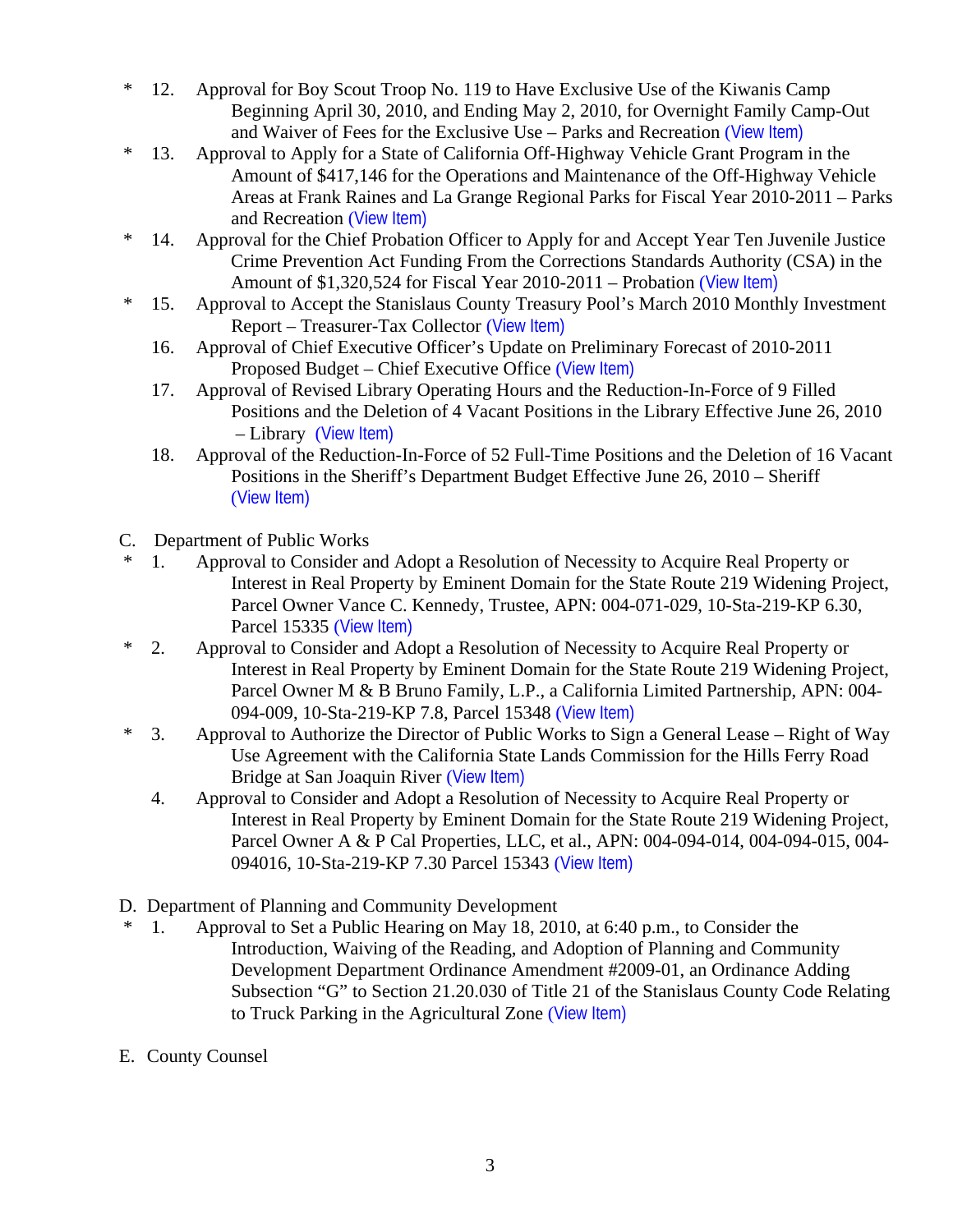## VI. Scheduled Matters

- 9:05 a.m. Public Hearing to Close the 30-Day Public Comment Period and to Consider: 1) Approval of the Fiscal Year 2010-2011 Annual Action Plan that Includes Approximately \$2,691,538 in Community Development Block Grant (CDBG) Award and Approximately \$109,464 in Emergency Shelter Grant (ESG) Award; 2) An Amendment to the Fiscal Year 2007-2012 Consolidated Plan to Recognize the Home Investment Partnership Program (HOME) and Stanislaus County's Role as Administrator of the Program for County Consortium Members; 3) An Amendment to the Fiscal Year 2008-2009 Annual Action Plan to Incorporate New Activities and Expand Target Areas in the Neighborhood Stabilization Program (NSP); and 4) Related Actions Including Authorization of a New NSP Contract with the Housing Authority of Stanislaus County – Planning and Community Development ([View Item\)](http://www.stancounty.com/bos/agenda/2010/20100427/PH905.pdf)
- 9:10 a.m. Public Hearings to Consider the Adjustment of Fees as Follows:
	- A. Approval to Introduce and Waive the First Reading of an Ordinance to Amend Existing Fees for the Department of Environmental Resources to Include a New Fee for the Aboveground Petroleum Storage Act (APSA) Program ([View Item\)](http://www.stancounty.com/bos/agenda/2010/20100427/PH910a.pdf)
	- B. Approval to Introduce and Waive the First Reading of an Ordinance to Amend Existing Fees for the Department of Public Works Engineering Division ([View Item\)](http://www.stancounty.com/bos/agenda/2010/20100427/PH910b.pdf)
	- C. Approval to Introduce and Waive the First Reading of an Ordinance to Adopt a Fee Schedule and Increase Existing Fees Collected By the Sheriff's Department for Carry Concealed Weapons Permits and Livescan/Fingerprint Fees ([View Item\)](http://www.stancounty.com/bos/agenda/2010/20100427/PH910c.pdf)
	- D. Approval to Introduce and Waive the First Reading of an Ordinance to Adopt a Parking Penalties Schedule and Adjust Existing Parking Penalties Collected by the Sheriff's Department ([View Item\)](http://www.stancounty.com/bos/agenda/2010/20100427/PH910d.pdf)

# VII. Correspondence

- 1. This Board has received two letters from the State Water Resources Control Board, Division of Water Rights, regarding Petitions for Temporary Transfer of Water/Water Rights from Tule Basin Farms, LLC and Goose Club Farms, LLC to eight water agencies including Oak Flat Water District in Stanislaus County. (Recommendation: Refer to the Department of Planning and Community Development, the Department of Public Works and the Agricultural Commissioner and Sealer of Weights and Measures.) ([View Item\)](http://www.stancounty.com/bos/agenda/2010/20100427/Corr01.pdf)
- 2. This Board has received a Program Update from the San Joaquin River Restoration Program regarding the Draft Program Environmental Impact Statement/Environmental Impact Report. (Recommendation: Refer to the Department of Public Works and the Agricultural Commissioner and Sealer of Weights and Measures.) ([View Item\)](http://www.stancounty.com/bos/agenda/2010/20100427/Corr02.pdf)
- 3. This Board has received a letter from the U.S. Department of Housing and Urban Development regarding the Fiscal Year 2010 allocations for Stanislaus County. (Recommendation: Refer to the Department of Planning and Community Development.) ([View Item\)](http://www.stancounty.com/bos/agenda/2010/20100427/Corr03.pdf)